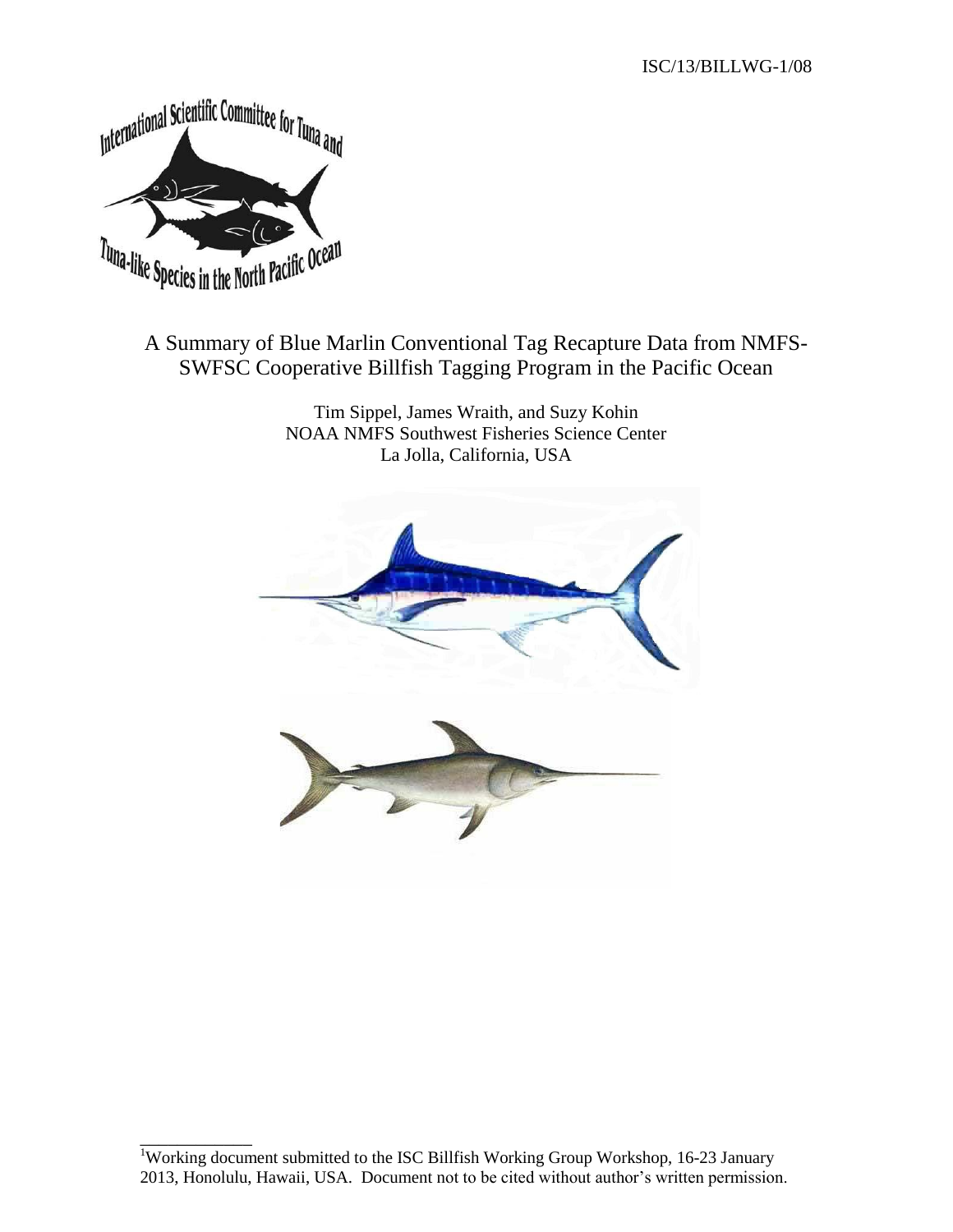Title: A summary of blue marlin conventional tag recapture data from NMFS-SWFSC Cooperative Billfish Tagging Program in the Pacific Ocean

Authors: Tim Sippel $^1$ , James Wraith $^1$ , Suzy Kohin $^1$ 

1. Southwest Fisheries Science Center – NOAA 8604 La Jolla Shores Drive La Jolla, CA USA

## **Executive Summary**

The ISC Billfish Group has identified tagging data as potentially useful to examine stock structure hypotheses and provide information on movements in support of stock-assessments. The NMFS Cooperative Billfish Tagging Program in the Pacific has been in operation since the 1960's but there is still limited information on the stock structure of highly migratory billfish, and movement data from tagging programs generally have not been included in stock assessments. The tagging data presented here show movements across the Pacific, including movement from the Northern Hemisphere to the Southern Hemisphere. However, the majority of recaptures occurred proximal to their initial tagging location.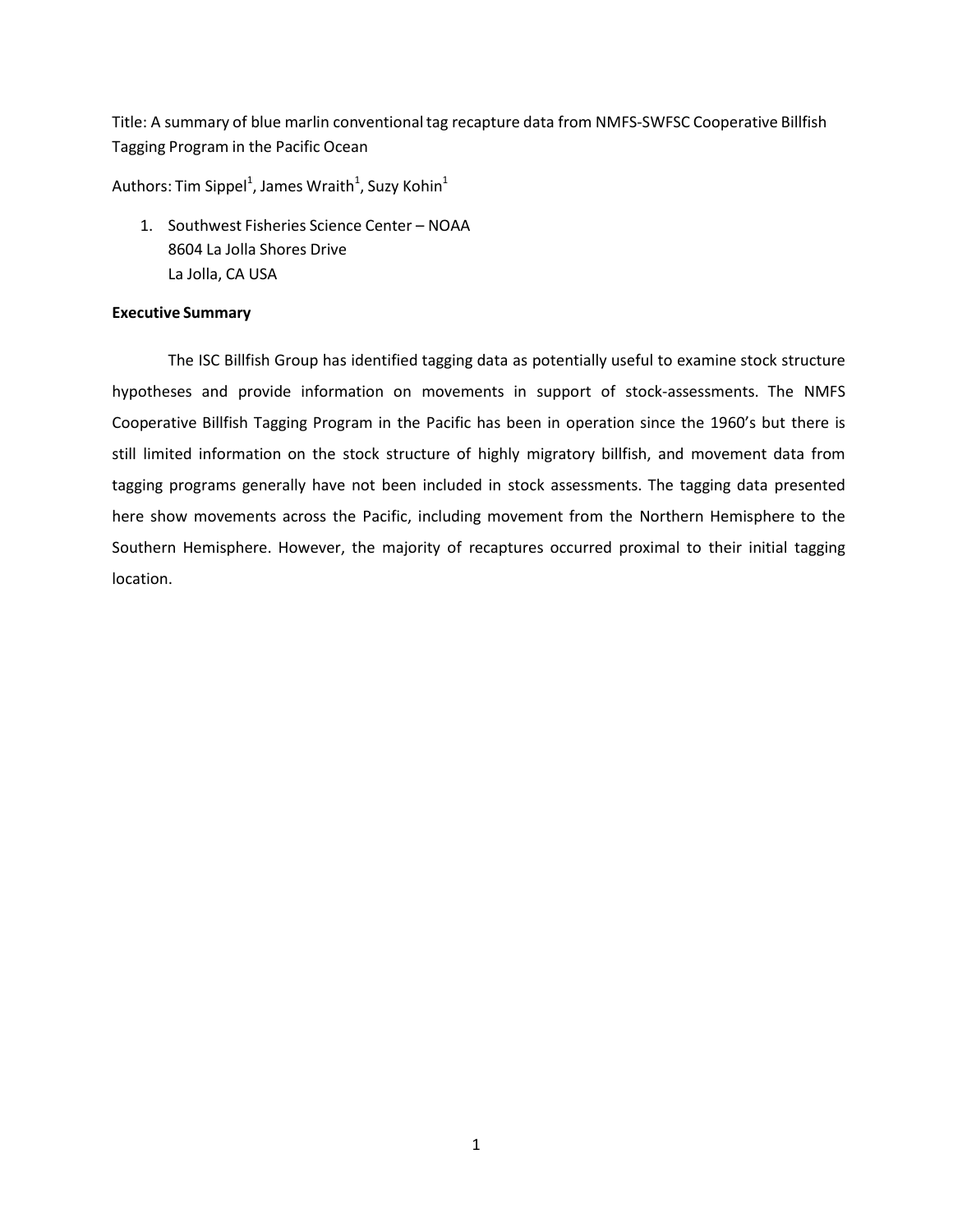#### **Introduction**

Tagging data have been identified as potentially useful for the assessment of Pacific blue marlin (Kleiber et al. 2003). In general, tagging data can inform spatially explicit aspects of assessment models (e.g. advection‐diffusion, population structure), provide basic biological information (e.g. growth rates), contribute to estimating fishery specific parameters (e.g. fishing mortality), and corroborate other information (e.g. spatial structure inferred from genetics or CPUE trends, etc.). This paper summarizes blue marlin tag-recapture information from the NMFS-SWFSC Cooperative Billfish Tagging Program for the Pacific Ocean, which is maintained by the Southwest Fisheries Science Center.

### **Data and summaries**

The database contains 11684 records of tagged blue marlin and 94 records of recaptured blue marlin. However, only 71 of those recaptures were also identified as blue marlin upon tagging (23 were identified as other species such as striped marlin). Therefore, recapture rate is calculated as 0.608% (71/11684). Of the 71 confirmed recaptures, 6 were missing either tagging location or recapture location, and 2 more were missing either tagging or recapture dates. This left a total of 63 records in which species ID was consistent and all tag and recapture date and location data were available, and these records are used to calculate and plot displacement summaries and statistics.

Blue marlin tagged in the Eastern Pacific (Figure 1, EPO = east of 130 West, shown as 230 longitude on map) were recaptured as far away as Hawaii and French Polynesia (south of the equator), but most were recaptured near their tagging location. Blue marlin tagged in the Central Pacific (CPO = west of 130 West, shown as 230 longitude) were recaptured in all parts of the Pacific, including as far away as Taiwan, southern Baja California, New Caledonia and south of French Polynesia. While CPO marlin tended to be recaptured further away than EPO fish, most were recaptured near their CPO tagging locations (Figures 1 & 2). Across all marlin, time at liberty ranged from 1 to 1503 days (mean  $\pm$  s.d. = 301.2  $\pm$  365.3), with a minimum straight-line distance traveled ranging from 0 to 8240.7 km (997.6  $\pm$ 1863.1 km), and speed ranging from 0-44.5 km/day (mean  $\pm$  s.d. = 8.3  $\pm$  11.3 km/day) (Figure 3).

Size at initial tagging was either absent, or highly unreliable because billfish are generally tagged and released while the animal remains in the water. However, size at recapture measurements are often taken, and sizes of a total of 54 fish weighed (in lbs, whole weight) at recapture were examined (Figure 4). There were only 18 length measurements taken at recapture of known type available (eye-to-fork, lower jaw-to-fork), and most were not paired with weight measurements.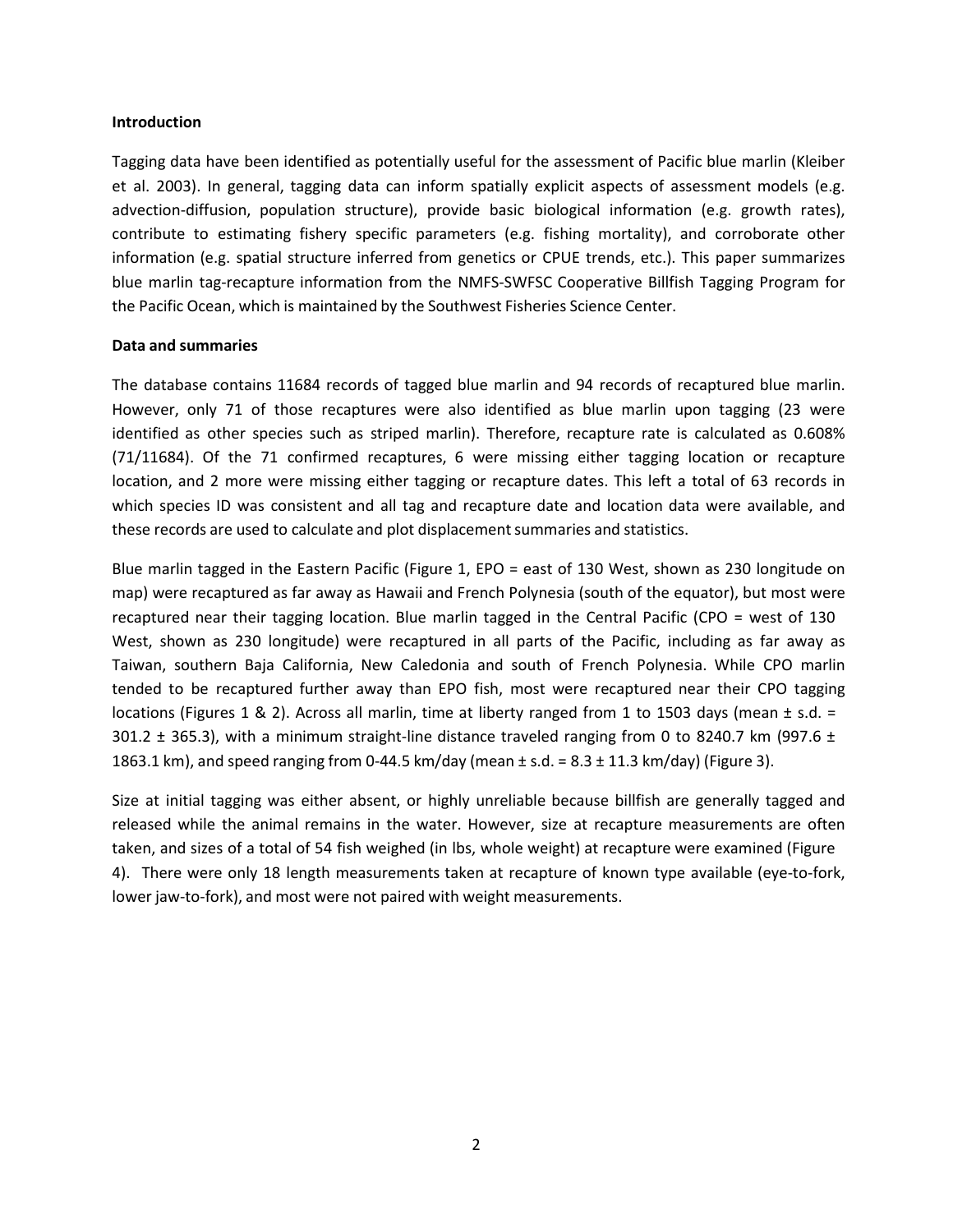## **Discussion**

The tagging data presented here show movements through most of the tropical Pacific including across the equator. A summary of global billfish tag-recapture information published by Ortiz (2003) indicated a recovery rate from the NMFS‐SWFSC Cooperative Billfish Tagging Program (as of 2002 approximately) of 0.87 (46/5303). That summary also included data from the The Billfish Foundation, Australia and New Zealand programs in the Pacific. Although the information in this summary appear to represent similar patterns to Ortiz (2003), a few recaptures from the marlin tagged in the Western Pacific and eastern tropical Pacific visible in that paper do not appear here. These data are informative about spatial range and structure of the stock as well as regional patterns of dispersal, but are of insufficient quality to be used for growth rates.

Because billfish tagging occurs most frequently from the recreational rod and reel fishery, the circumstances on the boat during initial capture and tagging are often sub‐optimal for reliable data collection. Billfish are usually tagged while they remain in the water, and the chaotic atmosphere on recreational boats during the capture process probably do not lend to reporting reliable data consistently, thus species ID, size estimates and fishing coordinates should be considered cautiously. Since 24.5% (23/94) of recaptures were identified as a different species upon tagging, this information might be taken into consideration for 'correcting' the number of blue marlin tagged if an assumption is made about species misidentification at tagging. Recapture records are probably less prone to mistakes because the animal usually needs to be killed and brought on deck to recover the tag (and perhaps measure the animal). As such, species ID is probably more certain, although some degree of error in recording recapture position and date is likely as well.

### **References**

- Kleiber P, Hinton MG, Uozumi Y (2003) Stock assessment of blue marlin (*Makaira nigricans*) in the Pacific using MULTIFAN‐CL. Marine and Freshwater Research 54:349–360
- Ortiz M, Prince ED, Serafy JE, Holts DB, Davy KB, Pepperell JG, Lowry MB, Holdsworth JC (2003) Global overview of the major constituent‐based billfish tagging programs and their results since 1954. Marine and Freshwater Research 54:489–508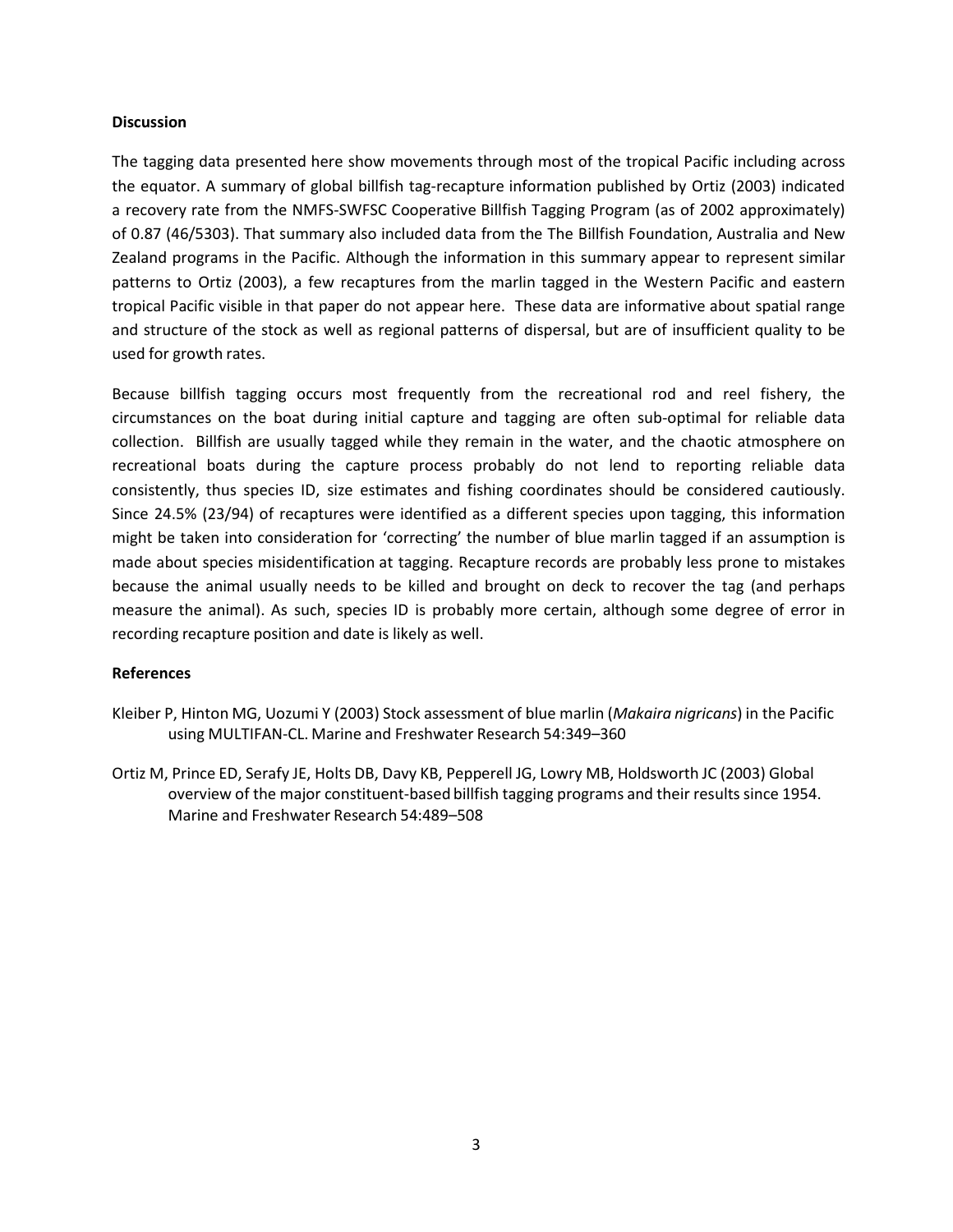

Figure 1. Conventional tag recaptures of Pacific blue marlin from the NMFS gamefish tagging program. Arrows are colored by region of initial capture (see legend at bottom right), with month of recapture depicted by colored circles at each recapture location (see legend at bottom left). The solid lines crossing northern Australia to Fiji in the southwest Pacific are anomalies of the mapping software and should be ignored.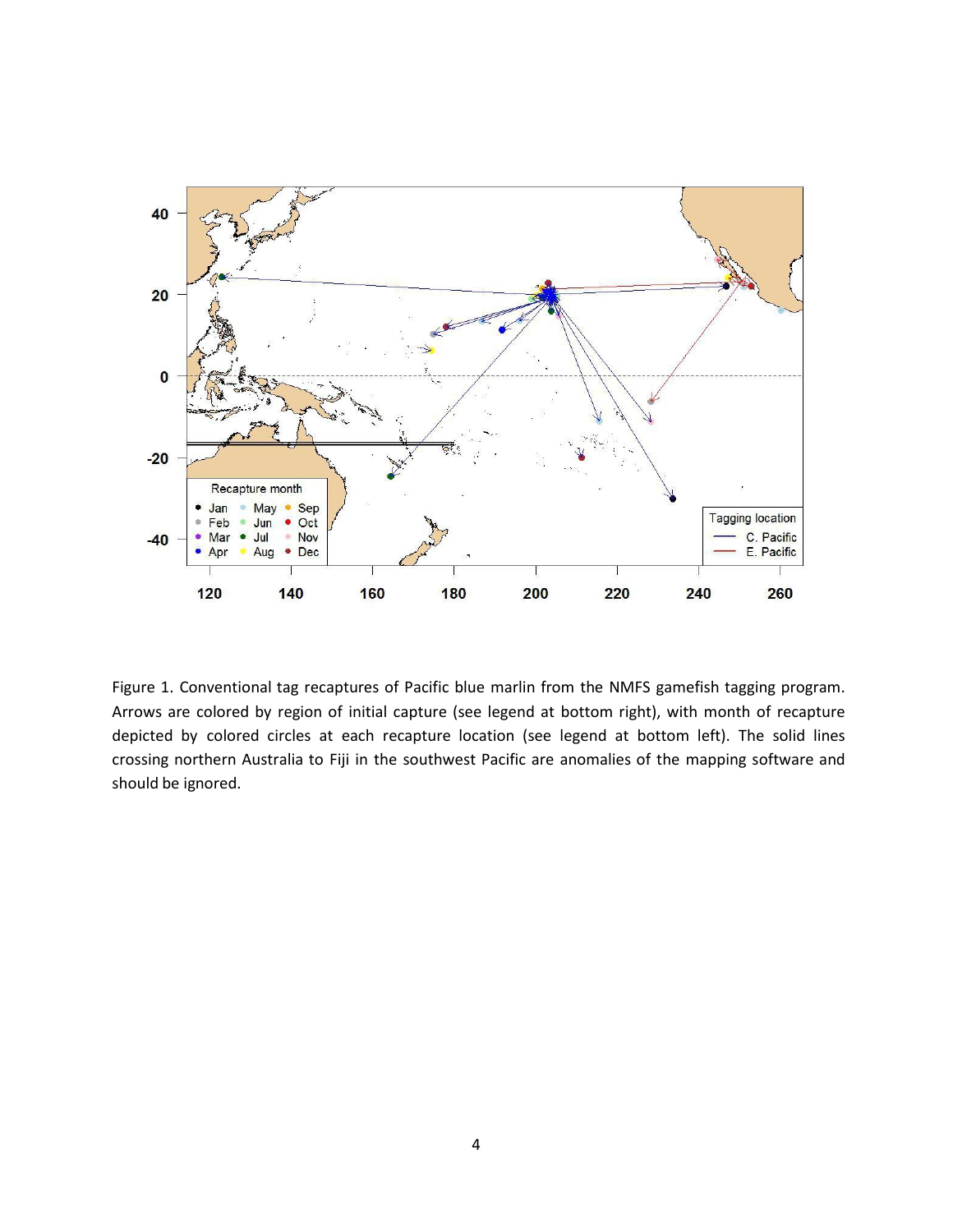**Tagged in Eastern Pacific** 



Figure 2. Circular histograms of blue marlin direction traveled between tagging and recapture locations. Directions are divided into 18 histograms (20 degrees per bin). The length of each bin is proportional to sample size (longer bins have more data than smaller bins).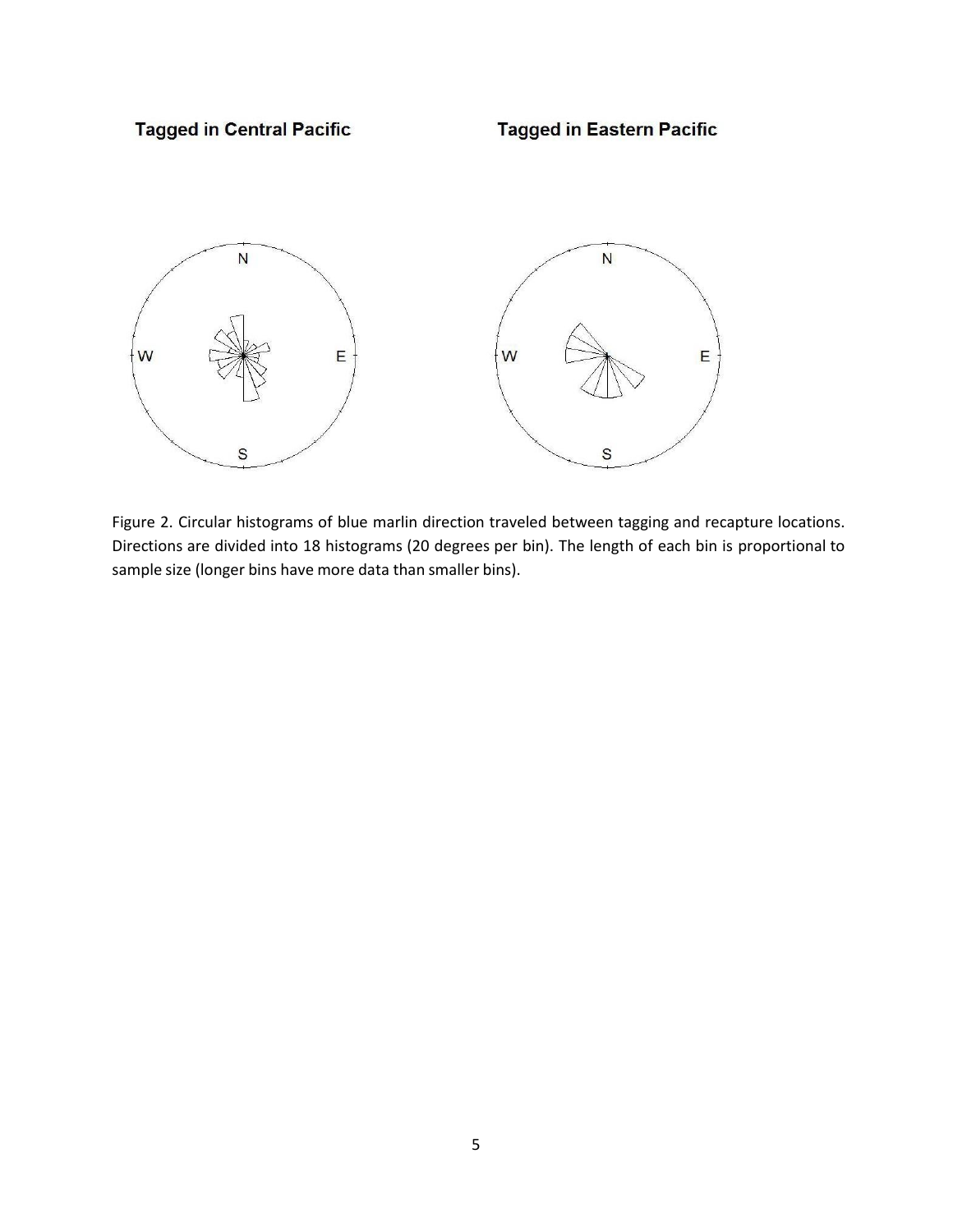

Figure 3. Left panel: Great circle distance (km) of recaptured blue marlin by time at liberty (days). Symbols depict the decade of initial animal capture & tagging, and colors depict the month of initial animal capture & tagging (see legend). For example, a red triangle means it was captured & tagged in October during 1990's. Right panel: Histogram of great circle distance traveled per day at liberty.